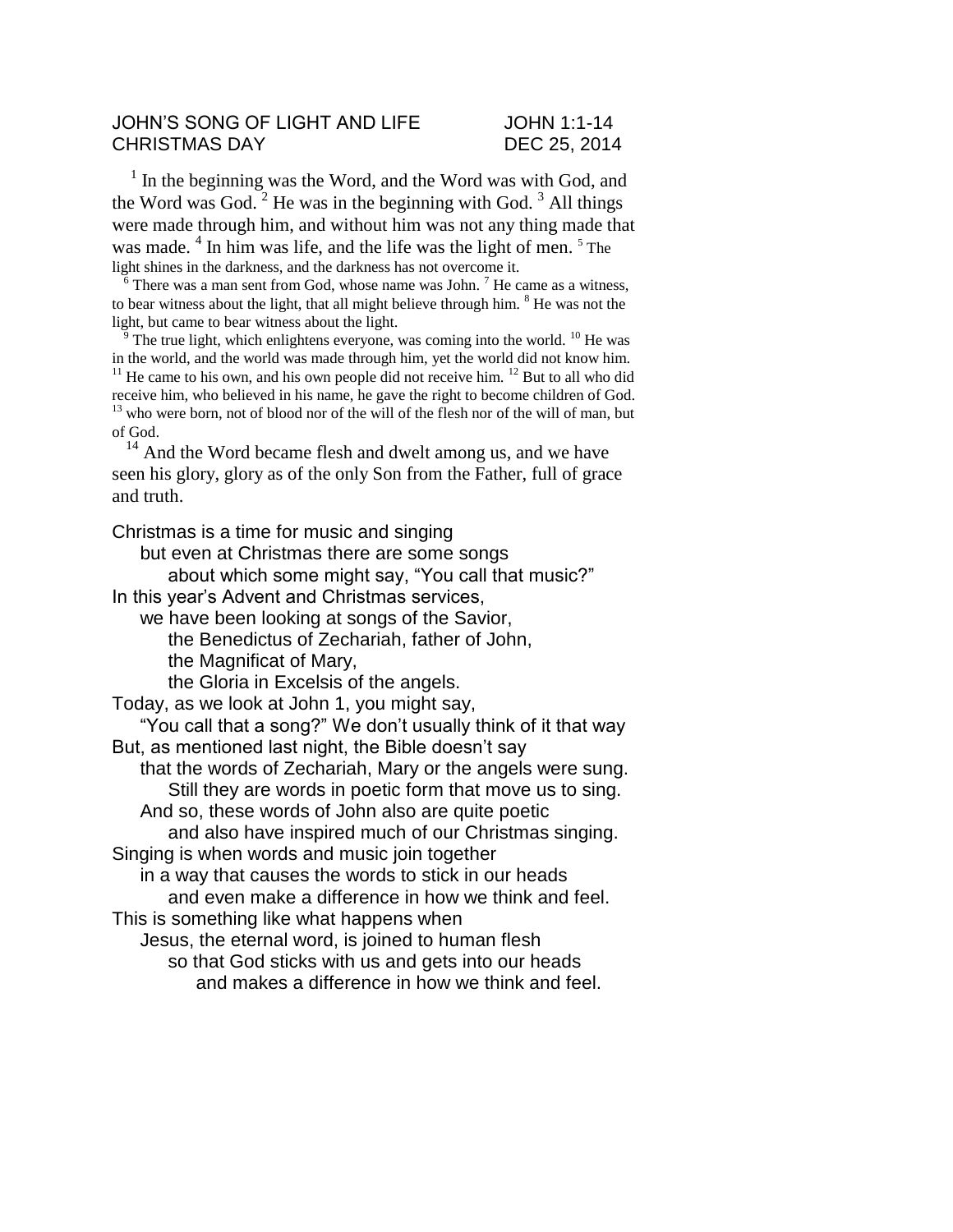We see this as John tells us about...

HIGHEST, MOST HOLY, LIGHT OF LIGHT ETERNAL LIGHT AND LIFE TO ALL HE BRINGS WORD OF THE FATHER, NOW IN FLESH APPEARING

HIGHEST, MOST HOLY, LIGHT OF LIGHT ETERNAL

1 In the beginning was the Word, and the Word was with God, and the Word was God.  $2$  He was in the beginning with God.  $3$  All things were made through him, and without him was not any thing made that was made. <sup>4</sup> In him was life, and the life was the light of men.

God tells Job that at creation, the morning stars sang for joy.

Maybe, like us, they sang about how…

All out of darkness we have light,

which made the angels sing this night.

or Of the Father's love begotten ere the worlds began to be, He is Alpha and Omega, he the source, the ending He.

John 1:1 makes a clear connection with Genesis 1:1

where, when there is nothing else but silence & emptiness, there is God

and God who said, "Let US make man in OUR image." is one God in three persons, including Jesus.

Jesus is first born as a human at Christmas,

but he has no beginning. He is eternal God.

When God breaks the silence and fills the fast emptiness and creates all things by simply speaking his word, John says Jesus is that word by which all things are made.

 Without him was not anything made that has been made. And the first thing he made was light,

which we all depend on for energy to sustain life.

and then he creates life in the forms of all that has flesh. including mankind. And it was very good.

But quickly as beautiful Christmas songs disappear from radio and beautiful wrapping becomes a pile of trash

and exciting gifts are missing parts and batteries and happy children are tired and in tears

and their parents are exhausted and exasperated,

sin, like an overloaded fuse that blows out,

plunges the world again into darkness and death.

But the Word does not stop singing. There is a second verse.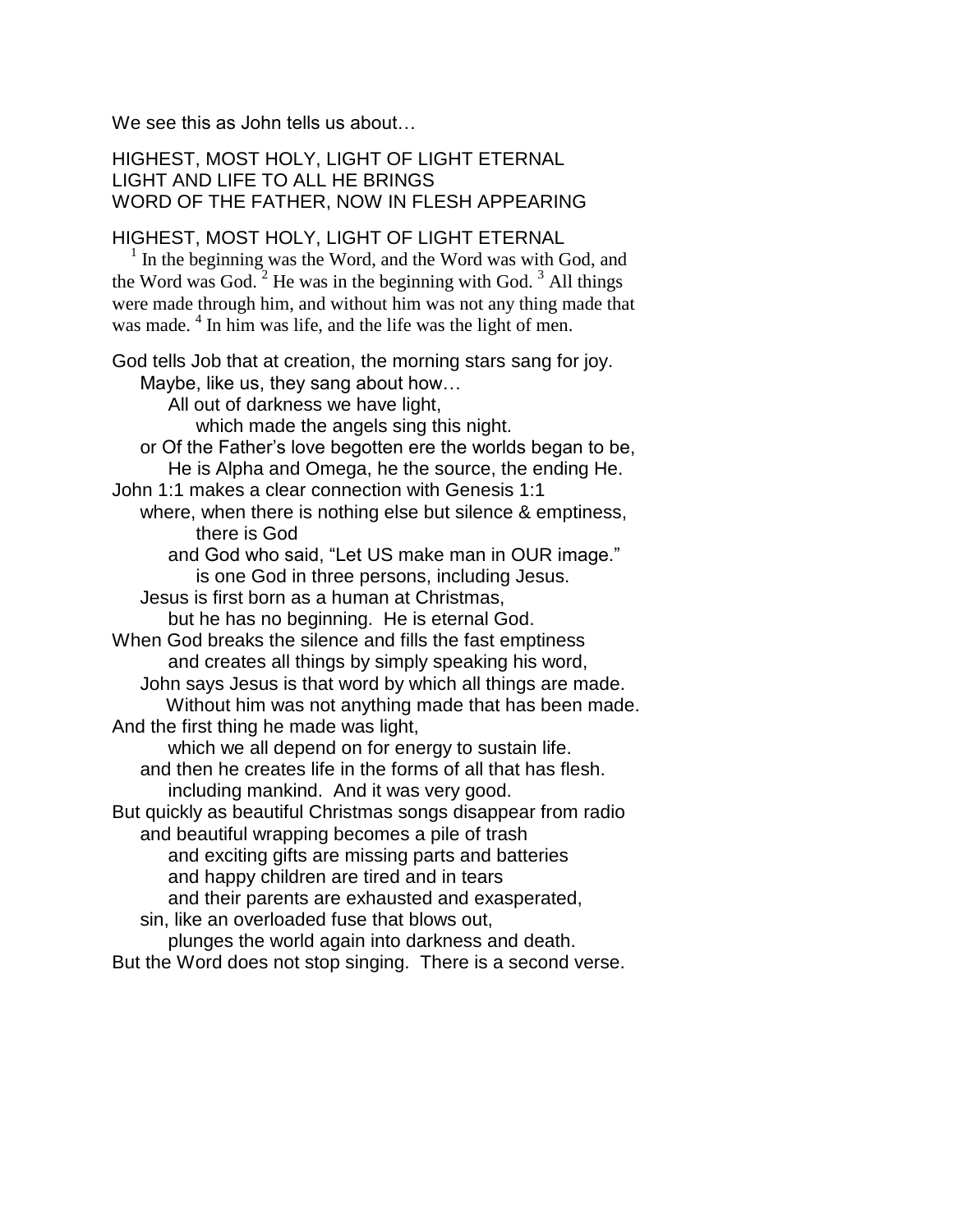## LIGHT AND LIFE TO ALL HE BRINGS

 $<sup>5</sup>$  The light shines in the darkness, and the darkness has not overcome</sup> it.  $\cdot$  <sup>9</sup>. The true light, which enlightens everyone, was coming into the world. <sup>10</sup> He was in the world, and the world was made through him, yet the world did not know him.  $11$  He came to his own, and his own people did not receive him. <sup>12</sup> But to all who did receive him, who believed in his name, he gave the right to become children of God.  $^{13}$ who were born, not of blood nor of the will of the flesh nor of the will of man, but of God.

Good Christian, fear; for sinners here the silent Word is pleading. Where meek souls will receive Him, still the dear Christ enters in. It used to be that even if you had words, you needed light to be able to read them. Now, with our electronics, the words themselves give light. Long before any of this, God's word gave light. We need this kind of word in this world's darkness. Once again there is the word, then light, then life. and our creator needs to work again a new creation. because although God has given us life and eyes and ears and all our members. his children all too quickly focus on the gift and ignore the giver. We plug up our ears to his word or drown it out with everything that pops into our head. We clench our eyes shut to his light or drown it out with every bright idea we think we have. And so we hold our noses to the life he breathes into us or hurry ourselves to death trying to live it up. Does that cause God to give us the silent treatment and turn out the lights on us? No, it does not. His word still speaks in a calm steady voice. His light still shines in darkness that doesn't understand it but still cannot overcome it. The word which calls into being things that are not, and miraculously creates light in the darkness also has power to create faith in the faithless and so to give life to the dead, giving us spiritual life now and calling us from our grave to eternal life.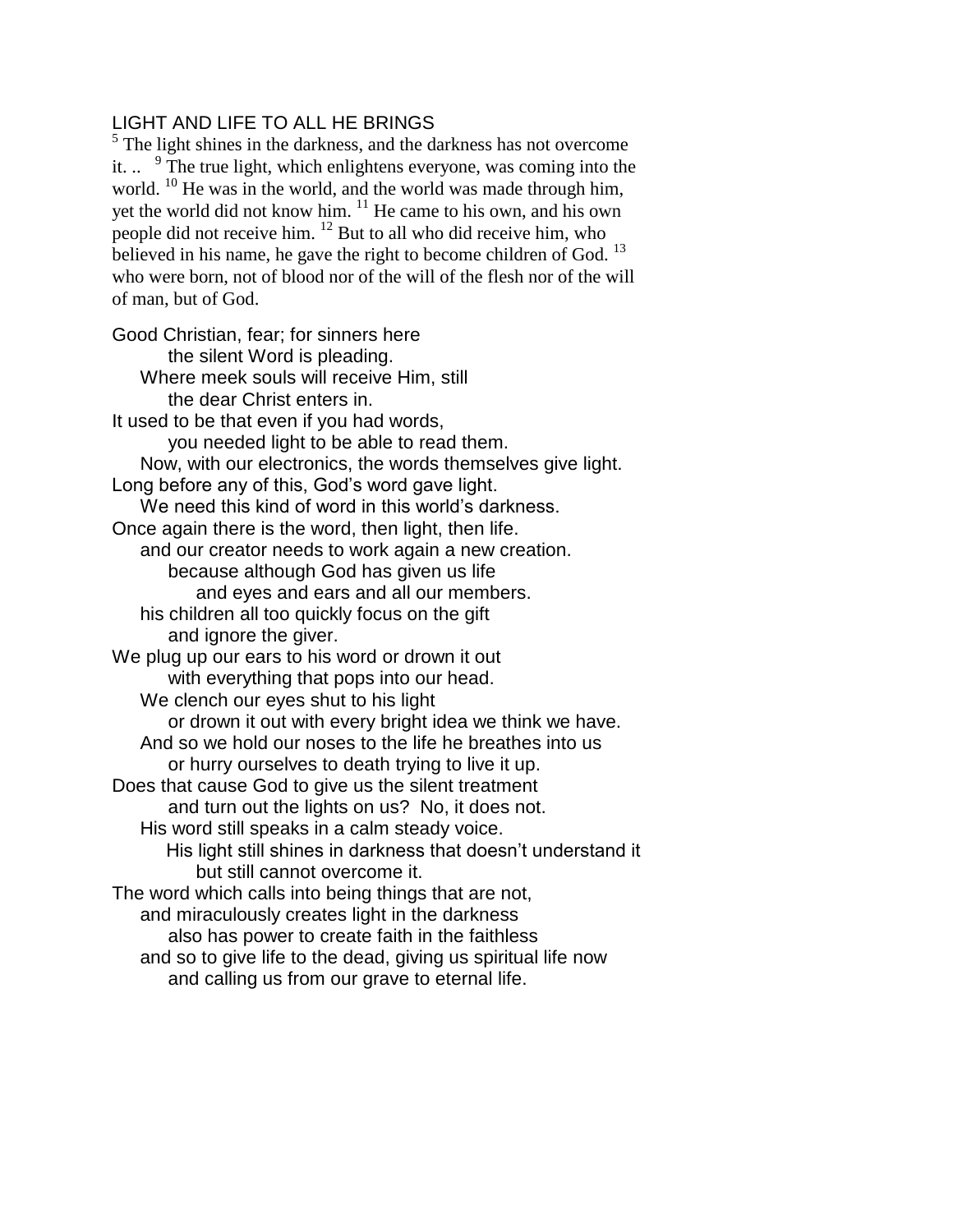John compares this to our physical birth which comes not by anything we do or decide but by what is done for us by God the giver of life. This new birth of ours is dependent on the birth of the word itself which not only gives life but takes on life in the flesh.

WORD OF THE FATHER, NOW IN FLESH APPEARING

<sup>14</sup> And the Word became flesh and dwelt among us, and we have seen his glory, glory as of the only Son from the Father, full of grace and truth.

O little town of Bethlehem, How still we see thee lie! Yet in thy dark streets shineth the everlasting light The Word becomes incarnate, and yet remains on high, as cherubim sing anthems of glory in the sky. Veiled in flesh the Godhead see! Hail, incarnate deity. Here again the eternal word that gives light ends up with physical life It is said that if you want to get someone's attention, whisper. The eternal word of God that gives life to all speaks to us most powerfully by becoming a tiny child. Here we see the gentleness of his love for us. Here we see glimpse the depth he will go to for our sake. But what we see here shows us there is more. He started as a baby so that he could do all we must do and suffer all we suffer as he grew up. He was born in the flesh so he could die for our sake. This is the glory of God, not the glory that makes us hide our faces in fear, but the glory that makes our eyes open wide in amazement at the fullness of his grace and his truth. It was a great revelation to find God in the flesh. It was a great revelation to find the baby in a manger. It was a great revelation to find Jesus on the cross. It was a great revelation to find him alive again in the flesh. It is a great revelation to find his flesh and blood again here in the Lord's Supper. And in each of these manifestations is revealed his grace. He continues to be flesh and to be among us today and so he continues to speak to us his love and forgiveness

and continues to give us life and strengthen faith.